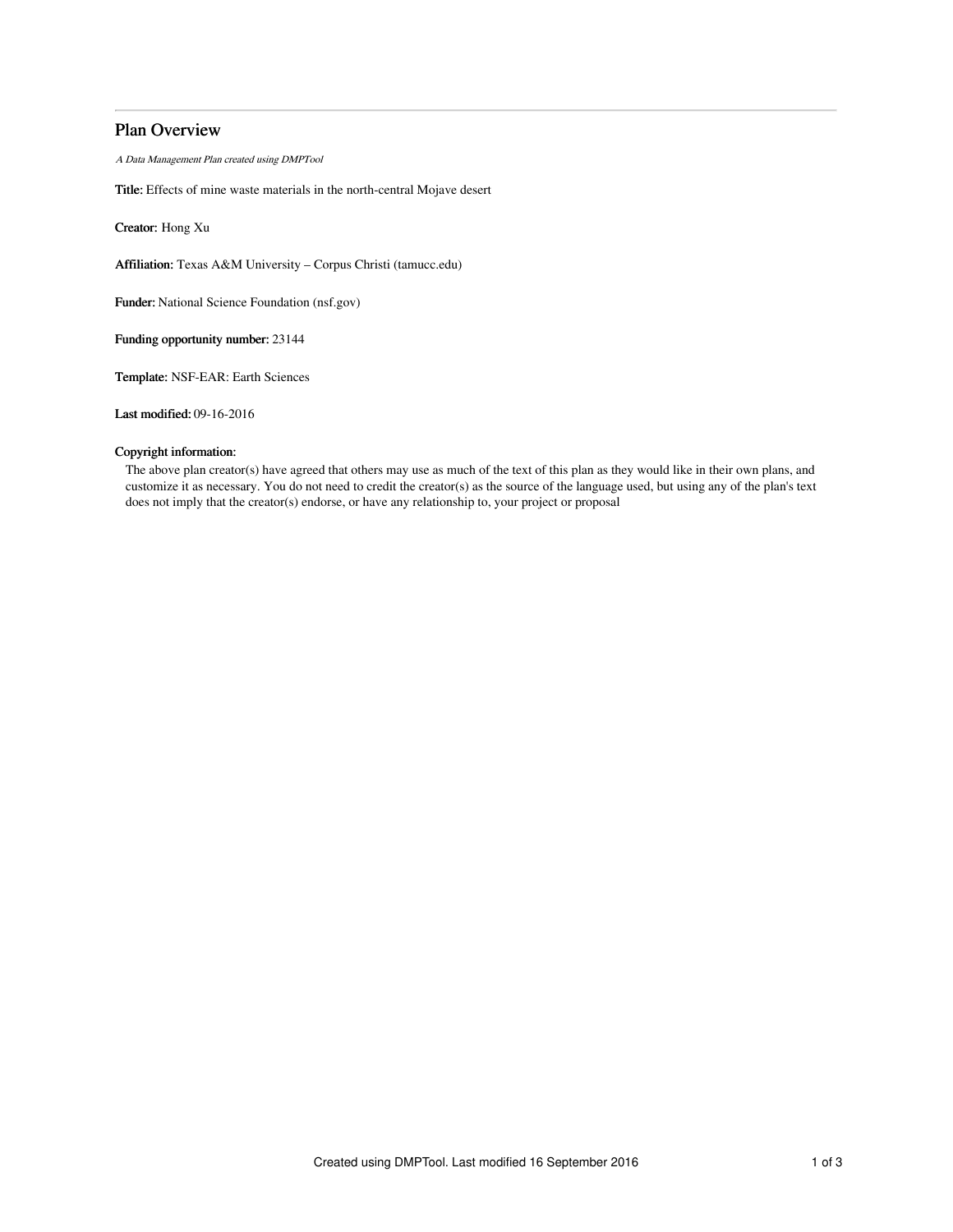## Types of data

#### Preservation of all data, samples, physical collections and other supporting materials needed for long-term earth science research and education is required of all EARsupported researchers.

- Physical samples
	- Bulk samples of different media including mine tailings, waste rock, streambed sediments, and background materials. All sample stored in borosilicate glass jars with Teflon lids.
	- Streambed water samples stored in HDPE bottles.
	- Field notes about information of bulk samples and water samples
- Data of samples
	- Data about the bulk samples in XLS/CSV
	- Data about the water samples in XLS/CSV
	- Scanned images of field notes in TIFF
- Lab data
	- Lab reports in DOC/PDF(PDF/A)
	- Experiment data in XLS/CSV
	- Images in TIFF
- Geochemistry modeling software tools
	- Software program code in EXE
- Scholarly works: electronic copies of conference presentations and pre-prints of published articles in PDF(PDF/A)
- Lesson materials:
	- Lesson plans developed by public school teachers in PDF(PDF/A)
	- Audio/video in WAV

### Data and metadata standards

#### Data archives must include easily accessible information about data holdings, including quality assessments, supporting ancillary information, and guidance and aids for locating and obtaining data.

We will register all our physical samples with the System for Earth Sample Registration (SESAR) [http://www.geosamples.org/]. Then, every sample will have an International GEO Sample Number (IGSN) [http://www.geosamples.org/aboutigsn]. The documentation of IGSN metadata can be found at [http://trac.gfz-potsdam.de/igsn/wiki/WikiStart]. Data of samples will be prepared according to the IGSN metadata fields to make the sample registration straightforward. Field notes template will be developed at the beginning of the project to include all necessary background information fields that would help develop metadata for samples during the project.

Lab data spreadsheets will be developed according to the Geochemistry Data Templates designed by Integrated Earth Data Application (IDEA)'s EarthChem Library [http://www.earthchem.org/data/templates] to include the recommended sheet structure design and to use the standard EarthChem controlled vocabulares measured for parameter, experiment method, mineral, and variable unit. X-Ray mapping images will be prepared with required and optional metadata fields as specified by the IDEA's MediaBank [http://media.marine-geo.org/contribute]. Documentation of geochemistry modeling tools and codes will be prepared with necessary notes and comments to make the replication of the modeling possible. When deposited into the EarthChem Library [http://www.earthchem.org/library/submit] at the end of our project, the lab data and the software code will be submitted with the library's cataloging metadata, as defined by the DataCite metadata kernel [http://schema.datacite.org/].

### Policies for access and sharing

It is the responsibility of researchers and organizations to make results, data, derived data products, and collections available to the research community in a timely manner and at a reasonable cost. In the interest of full and open access, data should be provided at the lowest possible cost to researchers and educators. This cost should, as a first principle, be no more than the marginal cost of filling a specific user request. Data may be made available for secondary use through submission to a national data center, publication in a widely available scientific journal, book or website, through the institutional archives that are standard for a particular discipline (e.g. IRIS for seismological data, UNAVCO for GP data), or through other EAR-specified repositories. Data inventories should be published or entered into a public database periodically and when there is a significant change in type, location or frequency of such observations. Principal Investigators working in coordinated programs may establish (in consultation with other funding agencies and NSF) more stringent data submission procedures.

The research data and software code will be accessible to the PI and other researchers involved during the project. Three copies will be made for the data and software code; the first copy will be stored on the lab computer, the second copy will be stored on the network server which the university's IT department manages, and the third copy will be deposited<br>stored on an external hard drive wh into the IEDA EarthChem Library and will be made accessible publicly and freely.

### Policies and provisions for re-use, re-distribution

For those programs in which selected principle investigators have initial periods of exclusive data use, data should be made openly available as soon as possible, but no later than two (2) years after the data were collected. This period may be extended under exceptional circumstances, but only by agreement between the Principal Investigator and the National Science Foundation. For continuing observations or for long-term (multi-year) projects, data are to be made public annually.

The datasets and software code will be published by IEDA under the Creative Common License BY-NC-SA 3.0. [http://creativecommons.org/licenses/by-nc-sa/3.0/]. The research data should be cited in the format of Creator (PublicationYear): Title. Publisher. Identifier. IEDA will have Digital Object Identifiers (DOIs) assigned to the datasets.